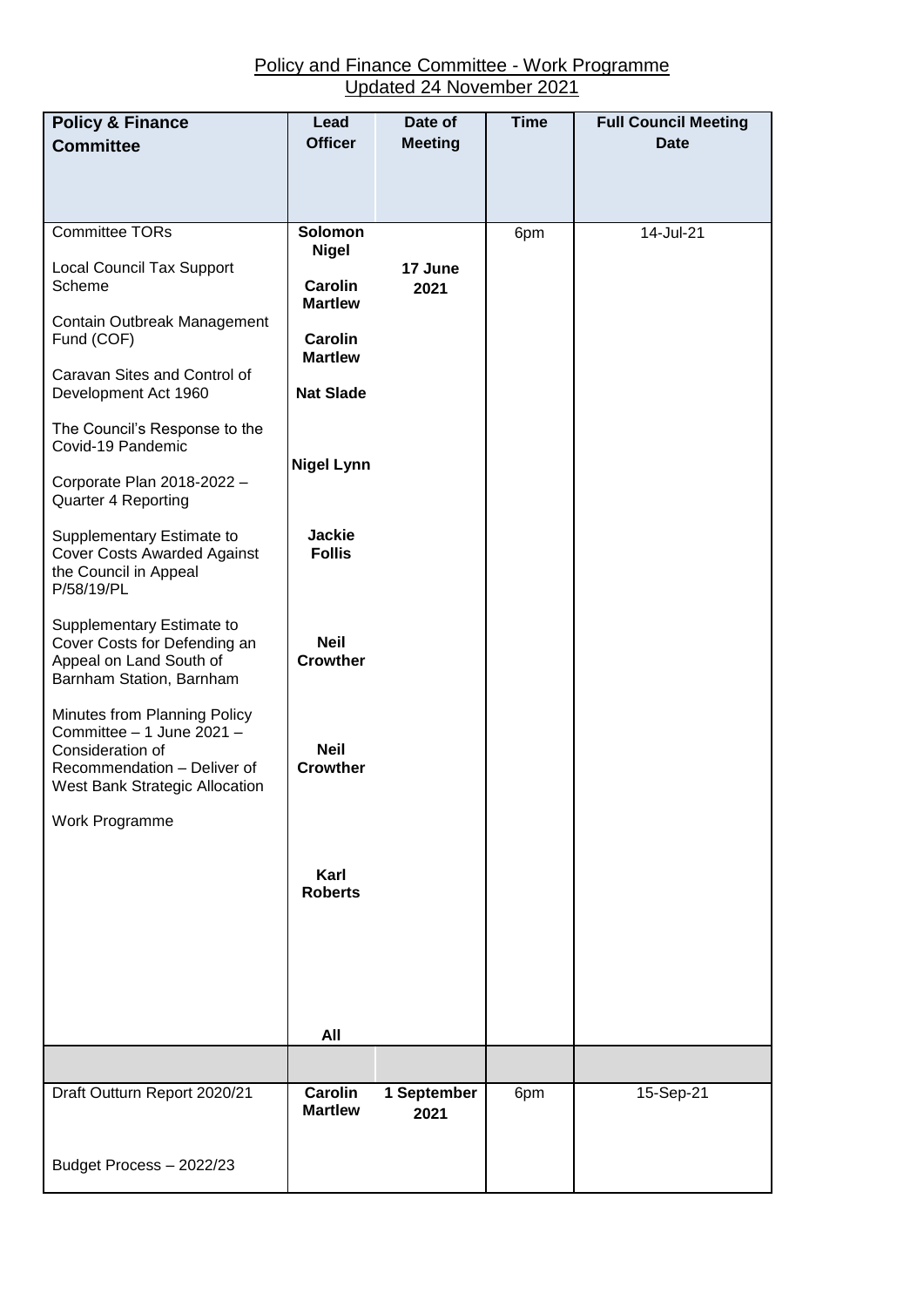## Policy and Finance Committee - Work Programme Updated 24 November 2021

| Feedback Report from Outside<br>Body - Greater Brighton<br>Economic Board - 20 July 2021<br>Feedback report - Update on<br><b>County Local Committees</b><br>including Joint Arun Area<br>Committees<br>Feedback report - Joint Climate<br>Change Board - confirmation of<br>Outside Body Representative<br>and Feedback Report following<br>meeting on 7 July 2021 | <b>Carolin</b><br><b>Martlew</b><br><b>Denise</b><br><b>Vine</b><br><b>Jackie</b><br><b>Follis</b> |            |     |           |
|---------------------------------------------------------------------------------------------------------------------------------------------------------------------------------------------------------------------------------------------------------------------------------------------------------------------------------------------------------------------|----------------------------------------------------------------------------------------------------|------------|-----|-----------|
|                                                                                                                                                                                                                                                                                                                                                                     | <b>Verbal and</b><br><b>Feedback</b><br>report from<br><b>Cllr</b><br>Staniforth -<br><b>TBC</b>   |            |     |           |
|                                                                                                                                                                                                                                                                                                                                                                     |                                                                                                    |            |     |           |
| Financial Prospects 2021/22 to                                                                                                                                                                                                                                                                                                                                      | <b>Carolin</b>                                                                                     | 14 October | 6pm | 10-Nov-21 |
| 2025/26                                                                                                                                                                                                                                                                                                                                                             | <b>Martlew</b>                                                                                     | 2021       |     |           |
| <b>Carbon Reduction Strategy</b>                                                                                                                                                                                                                                                                                                                                    | William<br>Page                                                                                    |            |     |           |
| Developing a District Vision for<br>the Council                                                                                                                                                                                                                                                                                                                     | <b>Jackie</b><br><b>Follis</b>                                                                     |            |     |           |
| Changing Place Toilets -<br>Expression of Interest -<br>Recommendations from<br>Environment & Neighbourhood<br>Services Committee - 23<br>September 2021                                                                                                                                                                                                            | <b>Nat</b><br><b>Slade</b><br><b>Nigel</b>                                                         |            |     |           |
| Urgent Decisions Taken by the<br>Chief Executive Under the<br>Scheme of Delegation<br>Motion from Full Council - 15<br>September 2021 -                                                                                                                                                                                                                             | Lynn                                                                                               |            |     |           |